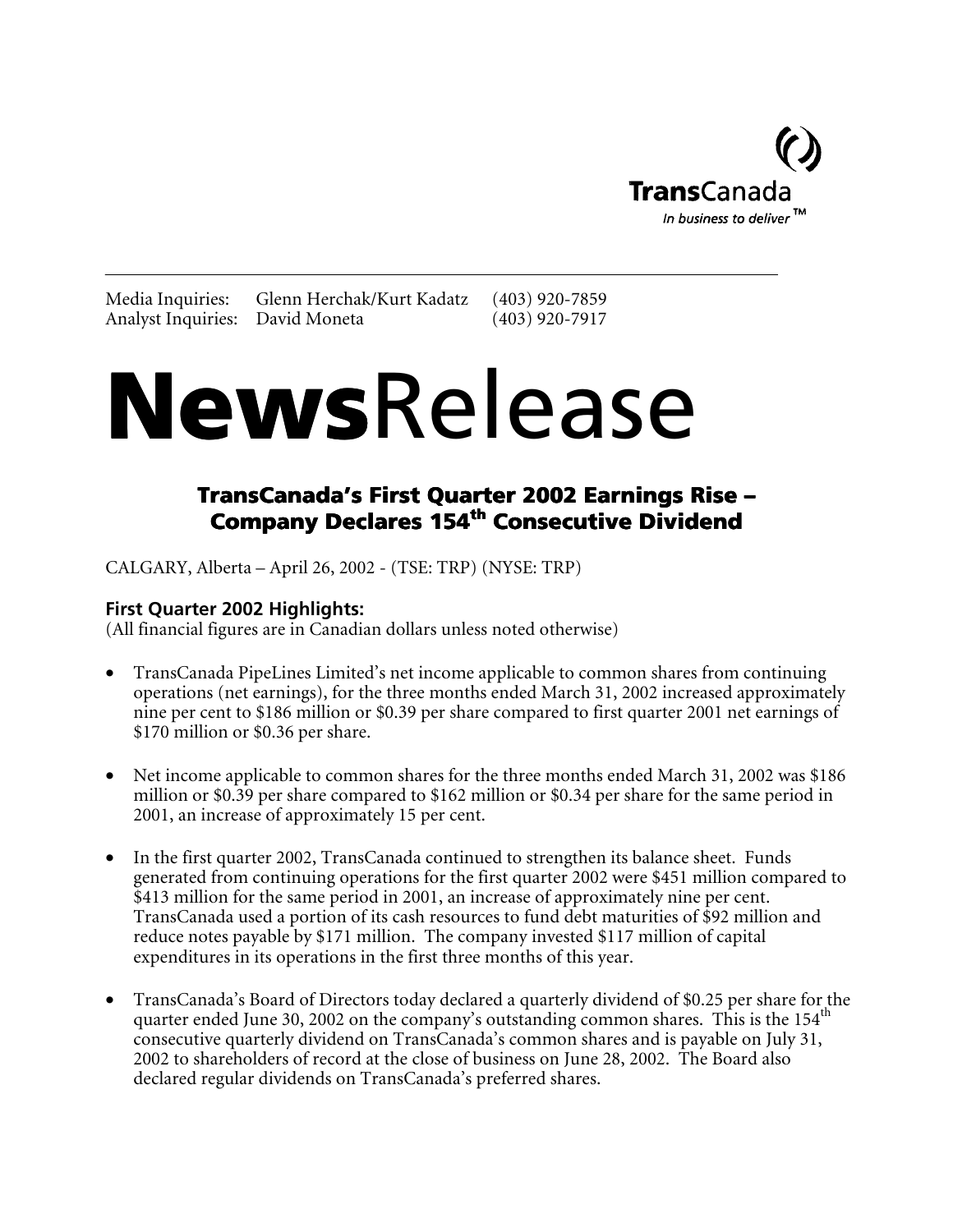- Deliveries of natural gas on the Alberta System averaged 11.9 billion cubic feet per day (Bcf/d) for the first quarter 2002 compared to 12.0 Bcf/d for the first quarter 2001. Field receipts volumes for the Alberta System for the three months ended March 31, 2002 were 11.1 Bcf/d, virtually unchanged from the same period last year. Canadian Mainline deliveries averaged 7.7 Bcf/d for the first quarter of 2002 compared to 7.2 Bcf/d for the first quarter of 2001. Delivery volumes for the Canadian Mainline received at the Alberta border and in Saskatchewan averaged 6.1 Bcf/d for the first quarter of this year compared to 6.0 Bcf/d for the same period in 2001. The BC System delivered an average of 1.2 Bcf/d of natural gas in the first quarter of 2002, the same as in the first quarter last year.
- On April 14, 2002, a line break on the Canadian Mainline occurred in a relatively remote area near Brookdale, Manitoba. TransCanada implemented its emergency response plan. Automatic shut off valves closed to isolate the damaged section of pipeline. The company continued to flow natural gas through adjacent pipelines in the area. Firm service to customers was not interrupted, while interruptible service was curtailed minimally for one gas day. TransCanada has begun repairs to the pipeline and is continuing its investigation into the possible cause of the line break.

"TransCanada started the year as we left 2001 – strong," said Hal Kvisle, TransCanada's chief executive officer. "We are building our financial strength as we continue our disciplined approach to growth. Our strong financial position and our thoroughness in evaluating the market and growth prospects prepares us to act swiftly, strongly, decisively and with discipline when the right opportunities come available."

TransCanada continues to execute its core strategies:

- establish a new regulatory framework;
- grow and optimize its extensive pipeline network;
- sustain the pace of profitable growth in power;
- focus on operational excellence; and
- maintain and selectively make use of its considerable financial strength.

TransCanada is awaiting a decision from the National Energy Board (NEB) on the company's Fair Return Application. The Application was the subject of an NEB hearing that concluded April 4, 2002. In its Application, the company requested approval of an after-tax weighted average cost of capital (ATWACC) of 7.5 per cent for its Canadian Mainline in 2001 and 2002. This compares to an ATWACC of 5.84 per cent based on the 2001 return on equity under the NEB formula.

"TransCanada is committed to ensuring all of its business segments provide competitive returns," said Mr. Kvisle.

In January 2002, TransCanada presented a draft Transportation Services White Paper to its customers. This discussion document proposes comprehensive changes to TransCanada's transportation services framework required to keep pace with changes occurring in the gas industry. "Adoption of this framework will result in enhanced flexibility in both western and eastern markets," said Mr. Kvisle.

TransCanada hosted White Paper workshops for customers in the first quarter 2002. Input from these meetings is being used to make appropriate adjustments to the Paper.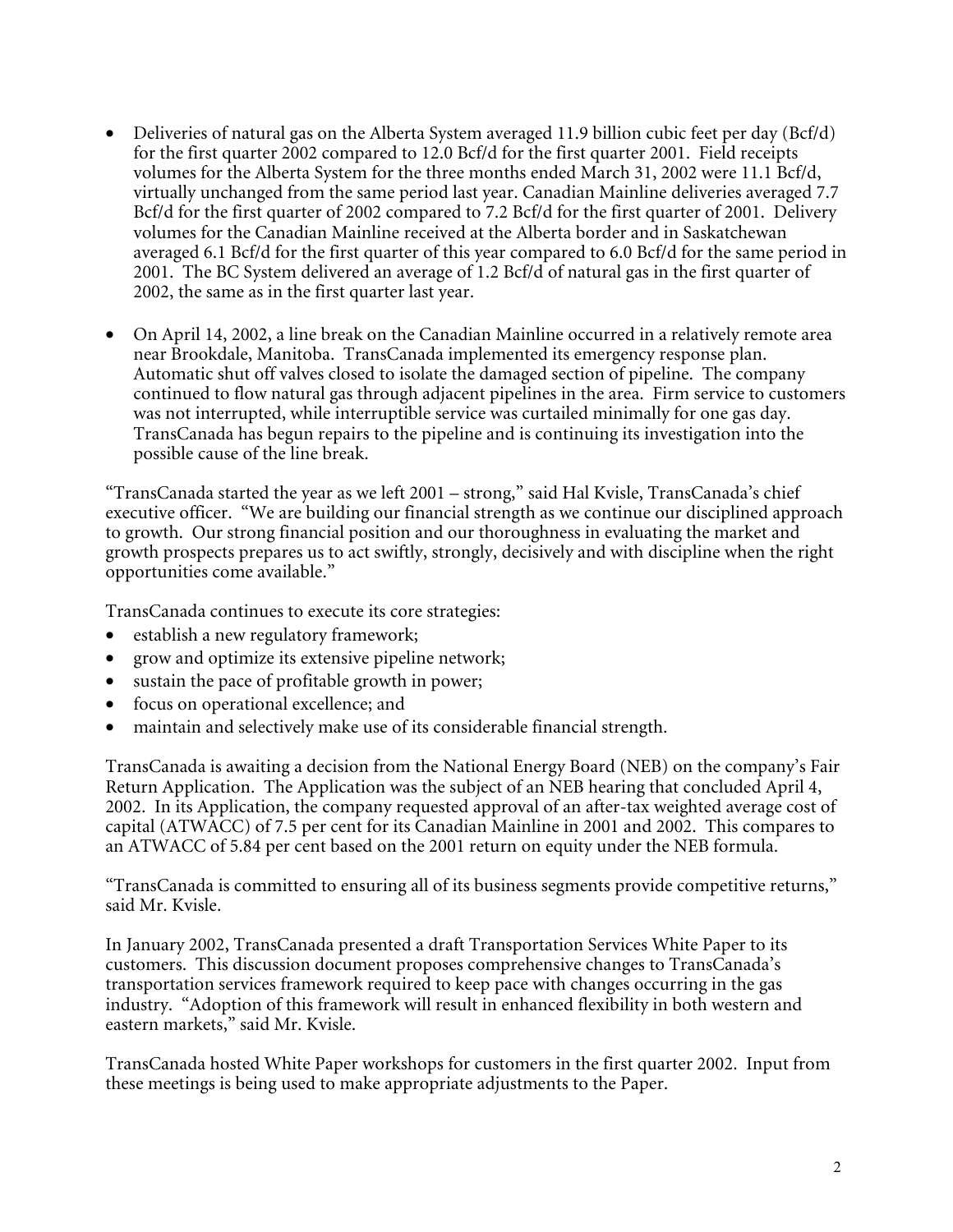TransCanada continues to place a strategic priority on connecting natural gas from Northern Canada and Alaska into its existing pipeline system. "Our focus is on more than just the new pipelines that may be built from the North," said Mr. Kvisle. "We are also in discussions with producers, governments and other pipeline companies to develop options for moving northern gas to key markets across Canada and in the northern United States."

TransCanada's proposal is designed around three main elements:

- providing the best market options for gas from Alaska and Northern Canada and gas yet to be discovered in Alberta, British Columbia and Saskatchewan;
- maximize the use of existing infrastructure to minimize costs to the producers; and
- ensuring pipeline capacity is added quickly and economically in response to market demand and growing western supply.

Full commercial operations of TransCanada's newest Alberta cogeneration power plants – Redwater (40 megawatt) and Carseland (80 megawatt) – commenced in January 2002. Also in January, TransCanada began realizing income from its effective 50 per cent interest in the 706 megawatt Sundance B power purchase arrangement it acquired in late 2001. The company has sold the 2002 capacity on a profitable basis.

"Moving ahead, we will continue to utilize the flexibility afforded by our strong balance sheet and discretionary cash flow to invest in our core businesses and acquire assets and businesses consistent with our objective of adding shareholder value while effectively managing risk," said Mr. Kvisle.

#### **Annual Meeting of Shareholders and Teleconference**

TransCanada will hold its Annual Meeting of Shareholders beginning today at 10:30 a.m. (Mountain) / 12:30 p.m. (Eastern). The meeting will take place at the Roundup Centre (13<sup>th</sup> Avenue and Third Street S.E.) in Calgary, Alberta. A live audio web cast of the meeting will be available on TransCanada's web site at www.transcanada.com beginning at 10:30 a.m. (Mountain) / 12:30 p.m. (Eastern). The meeting web cast will be archived and available for replay.

The company will hold a teleconference today at 1:00 p.m. (Mountain) / 3:00 p.m. (Eastern) to discuss the first quarter 2002 financial results and general developments and issues concerning the company. Analysts, members of the media and other interested parties wanting to participate in the call should dial 1-800-273-9672 or 416-695-5806 (Toronto area) at least 10 minutes prior to the start of the call. No pass code is required. A replay of the teleconference will be available two hours after the conclusion of the call until midnight, May 3, 2002, by dialing 1-800-408-3053 or 416-695-5800 (Toronto area) and entering passcode 1134826.

The conference will begin with a short address by members of TransCanada's executive management, followed by a question and answer period for investment analysts. A question and answer period for members of the media unable to attend the Annual Meeting of Shareholders will immediately follow. A live audio web cast of the teleconference will also be available on TransCanada's web site. The teleconference web cast will be archived and available for replay.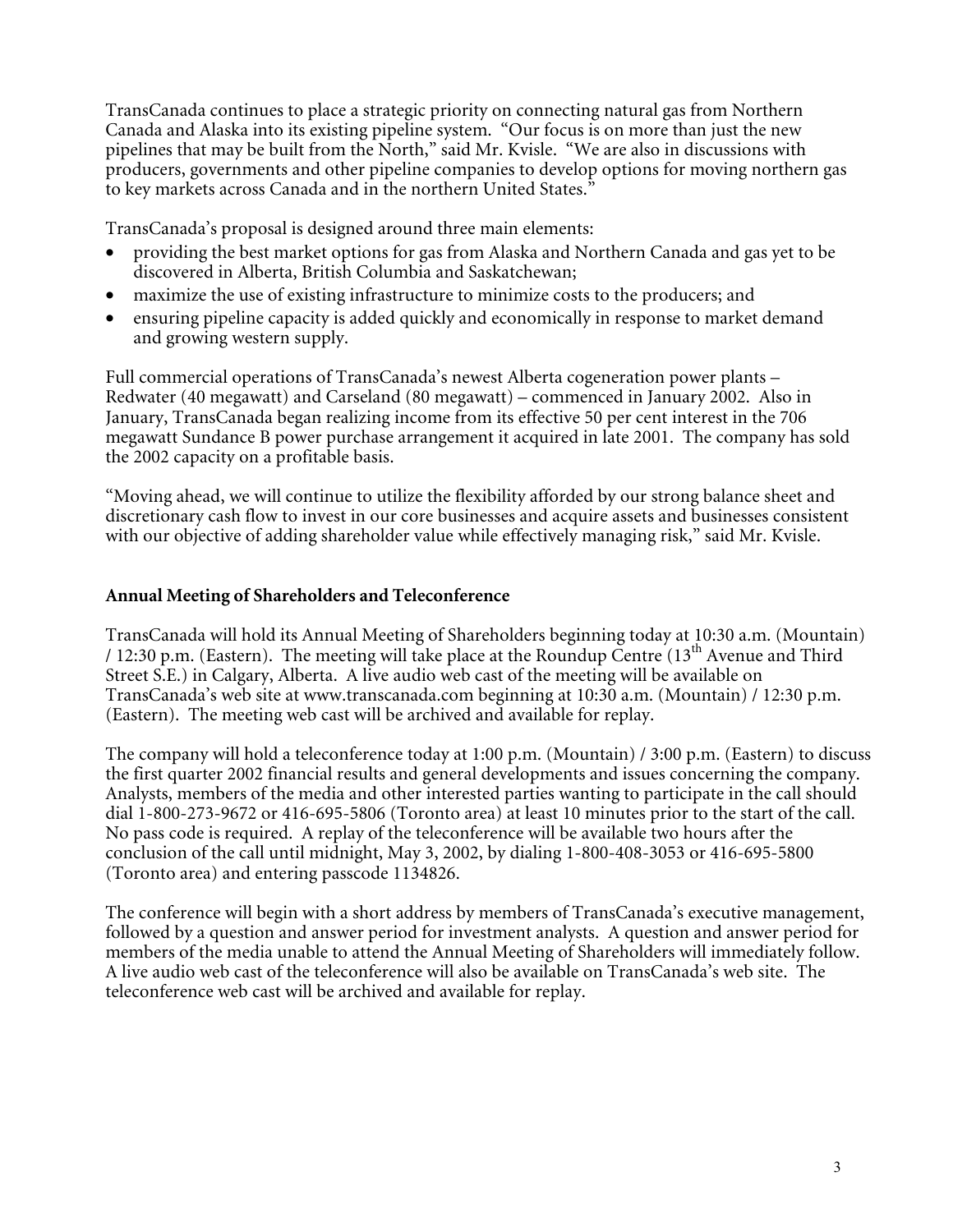#### **About TransCanada**

TransCanada is a leading North American energy company. It is focused on natural gas transmission and power services with employees who are expert in these businesses. The company's network of approximately 38,000 kilometres of pipeline transports the majority of western Canada's natural gas production to the fastest growing markets in Canada and the United States. TransCanada owns, controls or is constructing a total of approximately 2,250 megawatts of power -- an amount of power that can meet the needs of more than two million average households. The company's common shares trade under the symbol TRP on the Toronto and New York stock exchanges. Visit us on the internet at www.transcanada.com for more information.

#### **First Quarter 2002 Financial Highlights**

(unaudited)

| <b>Operating Results</b>                      | Three months ended March 31 |       |
|-----------------------------------------------|-----------------------------|-------|
| (millions of dollars)                         | 2002<br>2001                |       |
| <b>Revenues</b>                               | 1,356<br>1,244              |       |
| <b>Net Income Applicable to Common Shares</b> | 186                         | 162   |
| <b>Cash Flow</b>                              |                             |       |
| Funds generated from continuing operations    | 451                         | 413   |
| Capital expenditures in continuing operations | (113)                       | (103) |

|                                                             |        | Three months ended March 31 |  |
|-------------------------------------------------------------|--------|-----------------------------|--|
| <b>Common Share Statistics</b>                              | 2002   | 2001                        |  |
|                                                             |        |                             |  |
| Net Income Per Share - Basic and Diluted                    | \$0.39 | \$0.34                      |  |
|                                                             |        |                             |  |
| <b>Dividend Per Share</b>                                   | \$0.25 | \$0.225                     |  |
| <b>Funds Generated Per Share from Continuing Operations</b> | \$0.95 | \$0.87                      |  |
| <b>Common Shares Outstanding (millions)</b>                 |        |                             |  |
| Average for the period                                      | 477.0  | 475.1                       |  |
| End of period                                               | 477.5  | 475.5                       |  |
|                                                             |        |                             |  |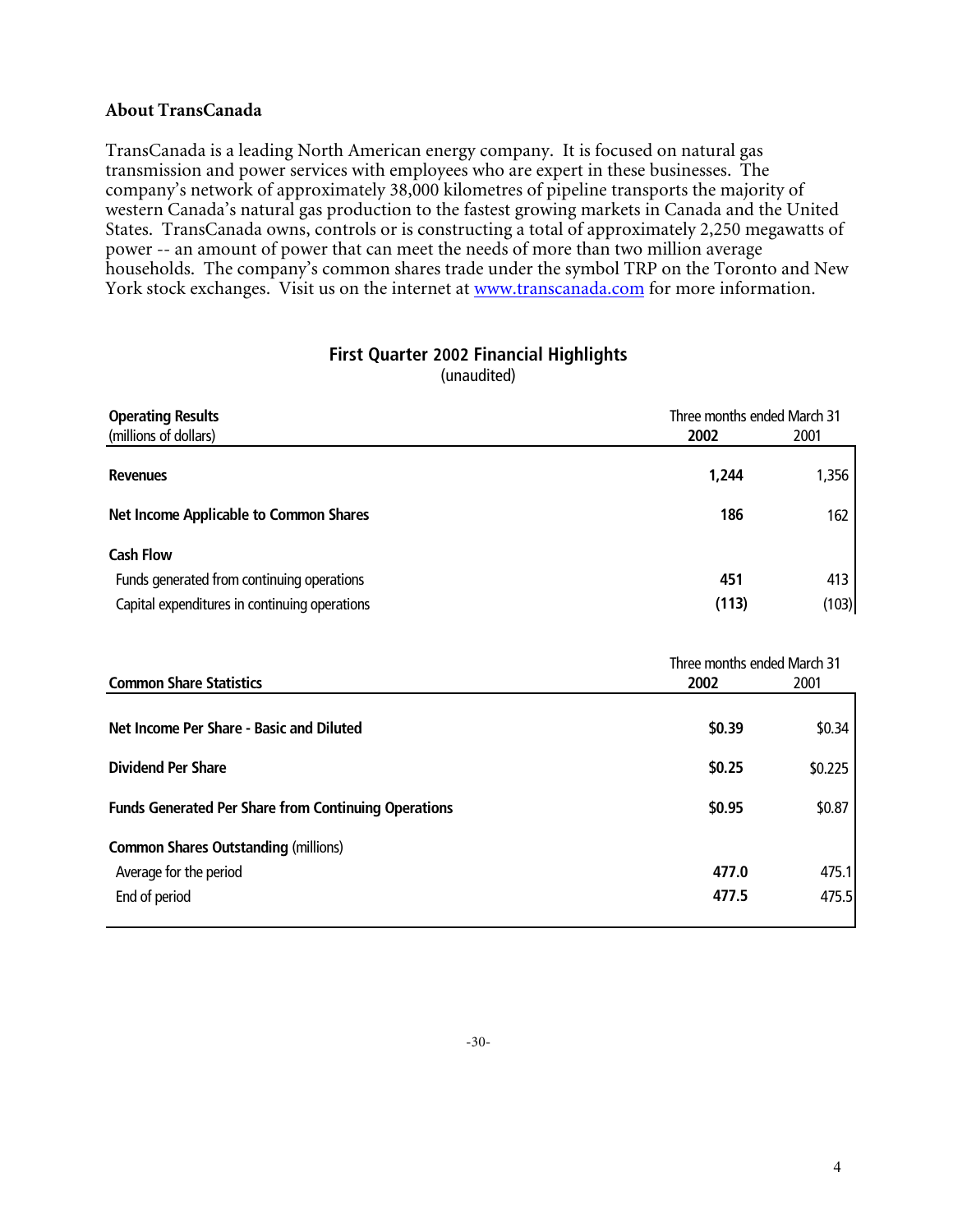

## **FIRST QUARTER 2002 Quarterly** Report to Shareholders

| <b>Consolidated Results-at-a-Glance</b> |
|-----------------------------------------|
|-----------------------------------------|

| Three months ended March 31 (unaudited)<br>(millions of dollars except per share amounts) | 2002   | 2001   |
|-------------------------------------------------------------------------------------------|--------|--------|
| Net Income/(Loss) Applicable to Common                                                    |        |        |
| <b>Shares</b>                                                                             |        |        |
| Continuing operations                                                                     | 186    | 170    |
| Discontinued operations                                                                   |        | (8)    |
|                                                                                           | 186    | 162    |
| Net Income/(Loss) Per Share - Basic and Diluted                                           |        |        |
| Continuing operations                                                                     | \$0.39 | \$0.36 |
| Discontinued operations                                                                   |        | (0.02) |
|                                                                                           | \$0.39 | \$0.34 |

#### **Management's Discussion and Analysis**

The following discussion and analysis should be read in conjunction with the accompanying unaudited consolidated financial statements of TransCanada PipeLines Limited (TransCanada or the company) for the three months ended March 31, 2002 and the notes thereto.

#### **Results of Operations**

#### **Consolidated**

TransCanada's net income applicable to common shares from continuing operations (net earnings) for the three months ended March 31, 2002 was \$186 million or \$0.39 per share compared to first quarter 2001 net earnings of \$170 million or \$0.36 per share. The increase of \$16 million or \$0.03 per share in the first quarter 2002 compared to the first quarter 2001 was primarily due to higher earnings from the Transmission business and reduced expenses in the Corporate segment, partially offset by lower earnings from the Power business. The higher earnings in the Transmission segment were mainly due to a favourable ruling in Great Lakes related to Minnesota use tax paid in prior years and higher earnings in the Alberta System.

Net income applicable to common shares for the three months ended March 31, 2002 was \$186 million or \$0.39 per share compared to \$162 million or \$0.34 per share for the same period in 2001. First quarter 2001 included a net loss from discontinued operations of \$8 million or \$0.02 per share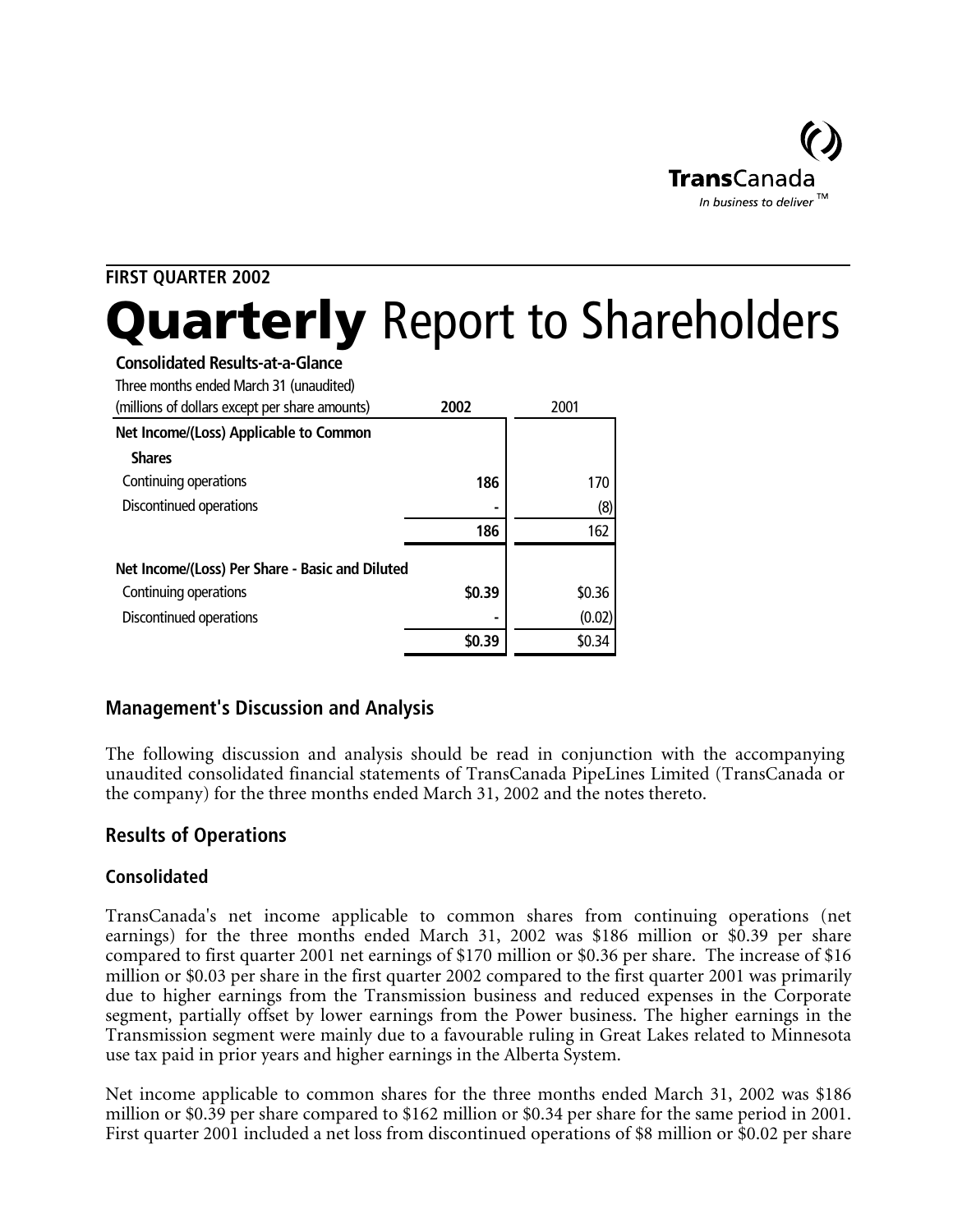related to the Gas Marketing business, the disposition of which was substantially completed in 2001.

#### **Segment Results-at-a-Glance**

| Three months ended March 31 (unaudited)       |                |      |
|-----------------------------------------------|----------------|------|
| (millions of dollars)                         | 2002           | 2001 |
| Transmission                                  | 163            | 145  |
| Power                                         | 40             | 46   |
| Corporate                                     | (17)           | (21) |
| Continuing operations                         | 186            | 170  |
| Discontinued operations                       | $\blacksquare$ | (8)  |
|                                               |                |      |
| <b>Net Income Applicable to Common Shares</b> | 186            | 162  |

#### **Transmission**

The Transmission business generated net earnings of \$163 million and \$145 million for the three months ended March 31, 2002 and 2001, respectively.

#### **Transmission Results-at-a-Glance**

Three months ended March 31 (unaudited)

| (millions of dollars)                   | 2002 | 2001                     |
|-----------------------------------------|------|--------------------------|
| <b>Wholly-Owned Pipelines</b>           |      |                          |
| Alberta System                          | 50   | 44                       |
| Canadian Mainline                       | 68   | 68                       |
| <b>BC System</b>                        | 2    | 1                        |
|                                         | 120  | 113                      |
| <b>North American Pipeline Ventures</b> |      |                          |
| <b>Great Lakes</b>                      | 22   | 15                       |
| TC PipeLines, LP                        | 4    | 4                        |
| Iroquois                                | 5    | 4                        |
| Portland                                | 1    | 1                        |
| Foothills                               | 5    | 5                        |
| Trans Québec & Maritimes                | 2    | $\overline{\phantom{a}}$ |
| Northern Development                    | (1)  |                          |
| Other                                   | 5    | 1                        |
|                                         | 43   | 32                       |
| Net earnings                            | 163  | 145                      |

#### Wholly-Owned Pipelines

Net earnings of \$50 million from the Alberta System in the first quarter 2002 increased by \$6 million compared to the same quarter in 2001. The increase in net earnings was related to higher incentive earnings from the Alberta System Rate Settlement as the sustainable rate of incentive earnings from 2001 continue to be realized in 2002.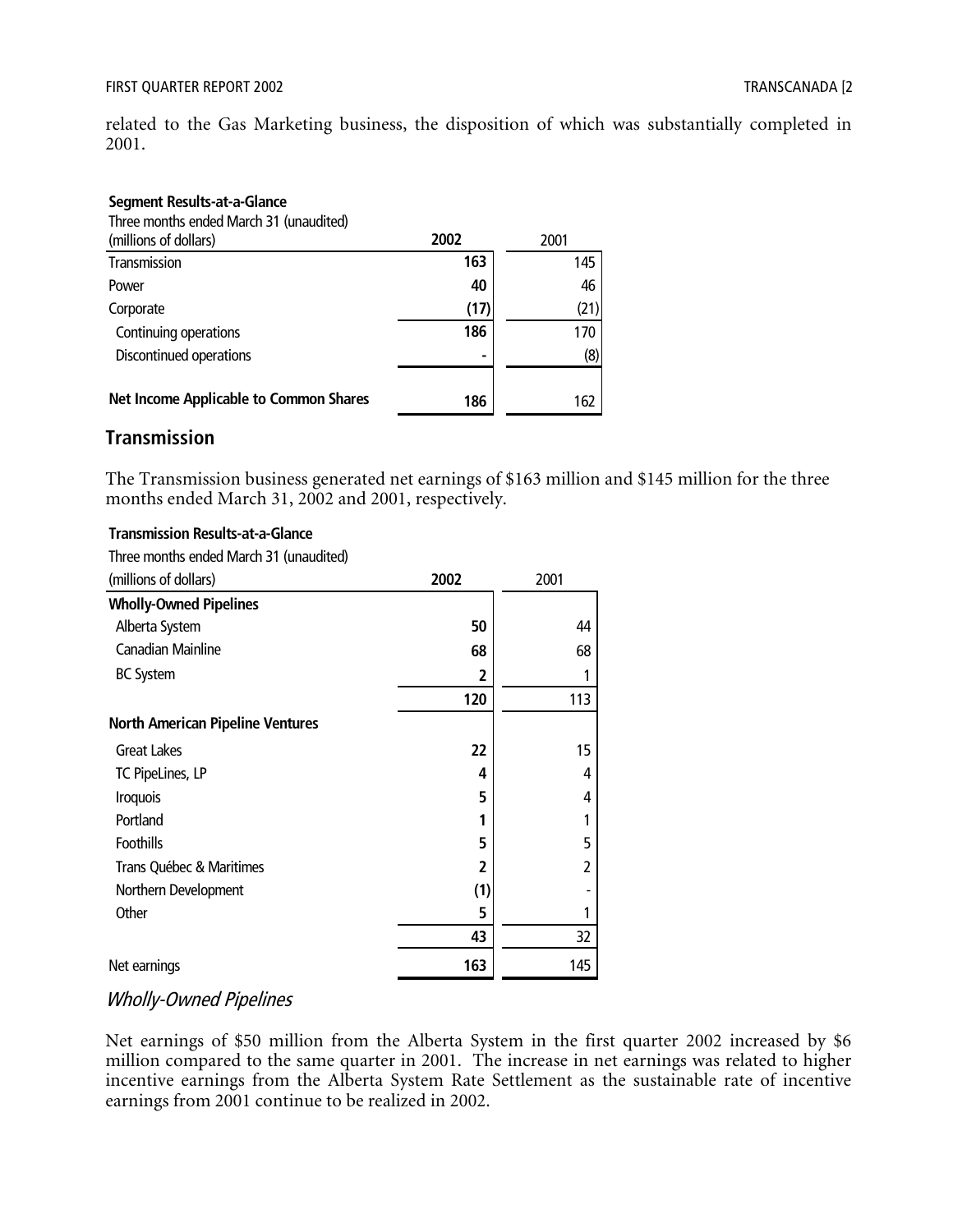The Canadian Mainline's net earnings in the first quarter 2002 were consistent with the same quarter in 2001. Earnings in 2002 reflected a decrease in the rate of return on common equity from 9.61 per cent in 2001 to 9.53 per cent and a lower investment base in 2002. The impact of the lower return and investment base was offset by marginally higher incentive earnings compared to the same period in 2001. Net earnings for the three months ended March 31, 2002 reflect the 2001 and 2002 Tolls and Tariff Application approved by the National Energy Board (NEB) in the fourth quarter of 2001 and a rate of return on common equity of 9.53 per cent. TransCanada's Fair Return hearing proceedings concluded April 4, 2002 in Calgary. The hearing was held to consider TransCanada's Fair Return Application concerning cost of capital to be included in the Canadian Mainline tolls for 2001 and 2002. The NEB's decision is expected in mid-2002. Any adjustments to the interim tolls currently in place will be recorded in accordance with the final NEB decision.

#### **Operating Statistics**

|                                                                 | Alberta             |       |       | Canadian   | ВС     |      |
|-----------------------------------------------------------------|---------------------|-------|-------|------------|--------|------|
| Three months ended March 31 (unaudited)                         | System <sup>*</sup> |       |       | Mainline** | System |      |
|                                                                 | 2002                | 2001  | 2002  | 2001       | 2002   | 2001 |
| Average investment base (\$ millions)<br>Delivery volumes (Bcf) | 5,088               | 5.266 | 8.974 | 9.255      | 200    | 206  |
| <b>Total</b>                                                    | 1.067               | 1.079 | 697   | 651        | 105    | 111  |
| Average per day                                                 | 11.9                | 12.0  | 7.7   | 7.2        | 1.2    |      |

\*Field receipt volumes for the Alberta System for the three months ended March 31, 2002 were 997 Bcf (2001 - 1,007 Bcf); average per day were 11.1 Bcf (2001 - 11.2 Bcf).

\*\*Delivery volumes for the Canadian Mainline received at the Alberta border and in Saskatchewan for the three months ended March 31, 2002 were 552 Bcf (2001 - 536 Bcf); average per day were 6.1 Bcf (2001 - 6.0 Bcf).

#### North American Pipeline Ventures

TransCanada's proportionate share of net earnings from its other Transmission businesses was \$43 million and \$32 million for the three months ended March 31, 2002 and 2001 respectively.

The increased net earnings in the three months ended March 31, 2002 compared to the same period in the prior year were primarily due to TransCanada's \$7 million share of a favourable ruling in Great Lakes related to Minnesota use tax paid in prior years. Earnings related to TransCanada's share of other ventures, including CrossAlta gas storage facilities and TransGas de Occidente, increased \$4 million in the first quarter 2002 when compared to the same period in the prior year.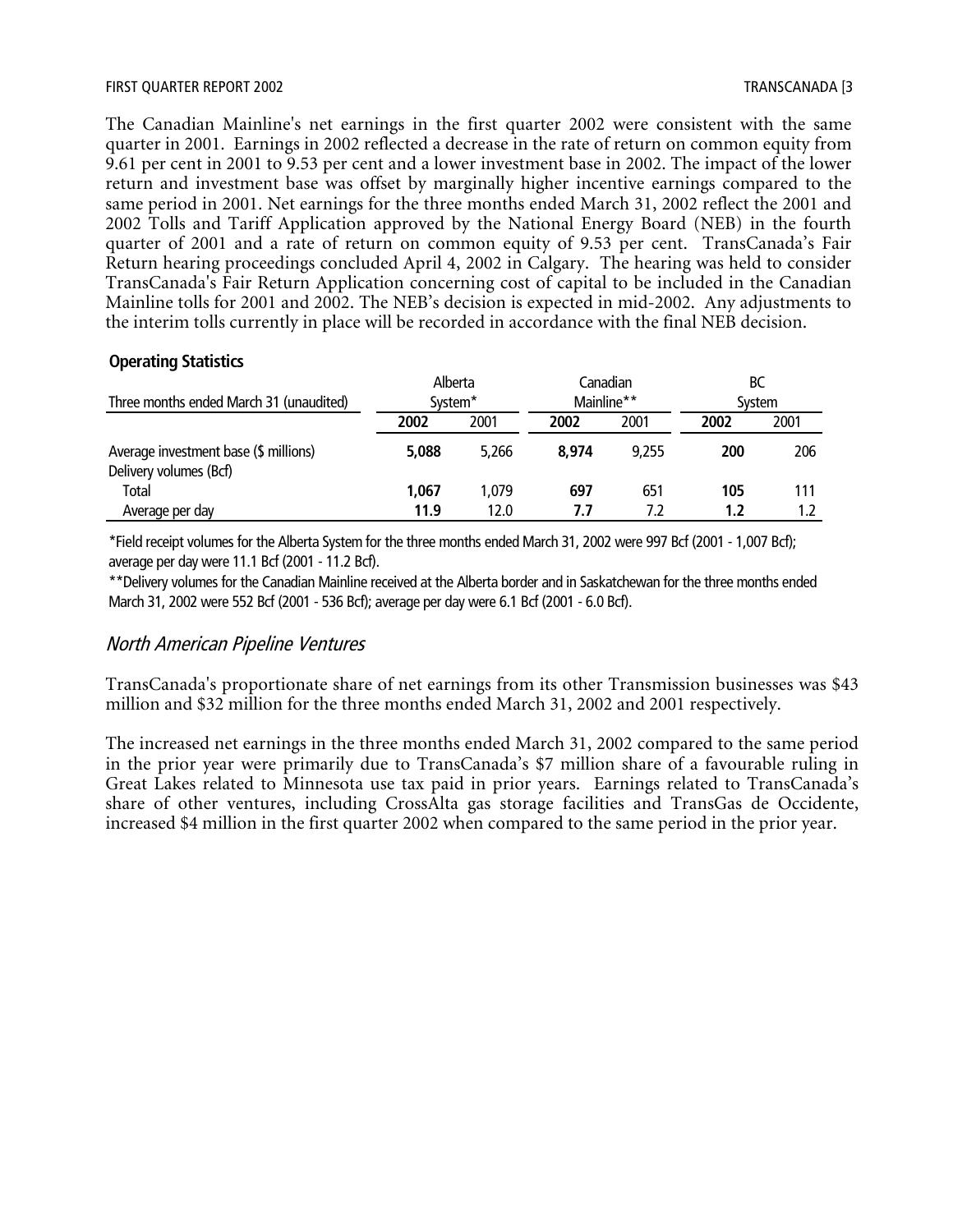#### **Power**

#### **Power Results-at-a-Glance**

Three months ended March 31 (unaudited)

| (millions of dollars)                     | 2002 | 2001 |
|-------------------------------------------|------|------|
| Power LP investment                       | 10   |      |
| Northeastern U.S. operations              | 41   | 34   |
| Western operations                        | 33   | 48   |
| General, administrative and support costs | (17) | (11) |
| Operating and other income                | 67   | 82   |
| Financial charges                         | (3)  | (5)  |
| Income taxes                              | (24) | (31) |
| Net earnings                              | 40   | 46   |

The Power business contributed net earnings of \$40 million for the quarter ended March 31, 2002, a decrease of \$6 million from the first quarter 2001. Revenues and operating expenses in first quarter 2002 were lower than in first quarter 2001 primarily due to a decrease in market prices.

Operating and other income from the investment in TransCanada Power, L.P. for the three months ended March 31, 2002 decreased slightly when compared to the same period in 2001 mainly as a result of additional partnership units issued in October 2001, which decreased TransCanada's ownership interest from 41.6 per cent to 35.6 per cent.

The increase of \$7 million in operating and other income from the Northeastern U.S. operations in the first quarter 2002 was primarily attributable to the acquisition of the Curtis Palmer Hydroelectric Company, L.P. in July 2001.

Operating and other income from Western operations, including Cancarb thermal carbon black manufacturing facility, was \$15 million lower in the first quarter 2002 compared to the first quarter 2001 mainly due to lower profits resulting from a significant decrease in market prices and price volatility for power in Alberta and the Northwest United States as well as lower contract prices on sales of output under the Sundance A Plant power purchase arrangement (PPA). These were partially offset by income from TransCanada's indirect acquisition of a 50 per cent interest in the Sundance B Plant PPA in December 2001, and commercial start-up of the Redwater and Carseland plants in January 2002. The increase in general, administrative and support costs was due to the continuing growth of the Power business. The net energy trading assets at March 31, 2002 were \$328 million (December 31, 2001 - \$333 million), comprised of \$311 million (December 31, 2001 - \$314 million) related to the company's initial payments for the Sundance A and B PPAs and \$17 million (December 31, 2001 - \$19 million) of other trading activities.

#### **Corporate**

Net expenses were \$17 million and \$21 million for the three months ended March 31, 2002 and 2001 respectively. Excluding a \$4 million adjustment to previously reported first quarter 2001 earnings, Corporate's first quarter 2002 results were consistent with the same period in 2001. This adjustment reflects the retroactive adoption of an accounting change related to foreign currency translation issued by the Canadian Institute of Chartered Accountants.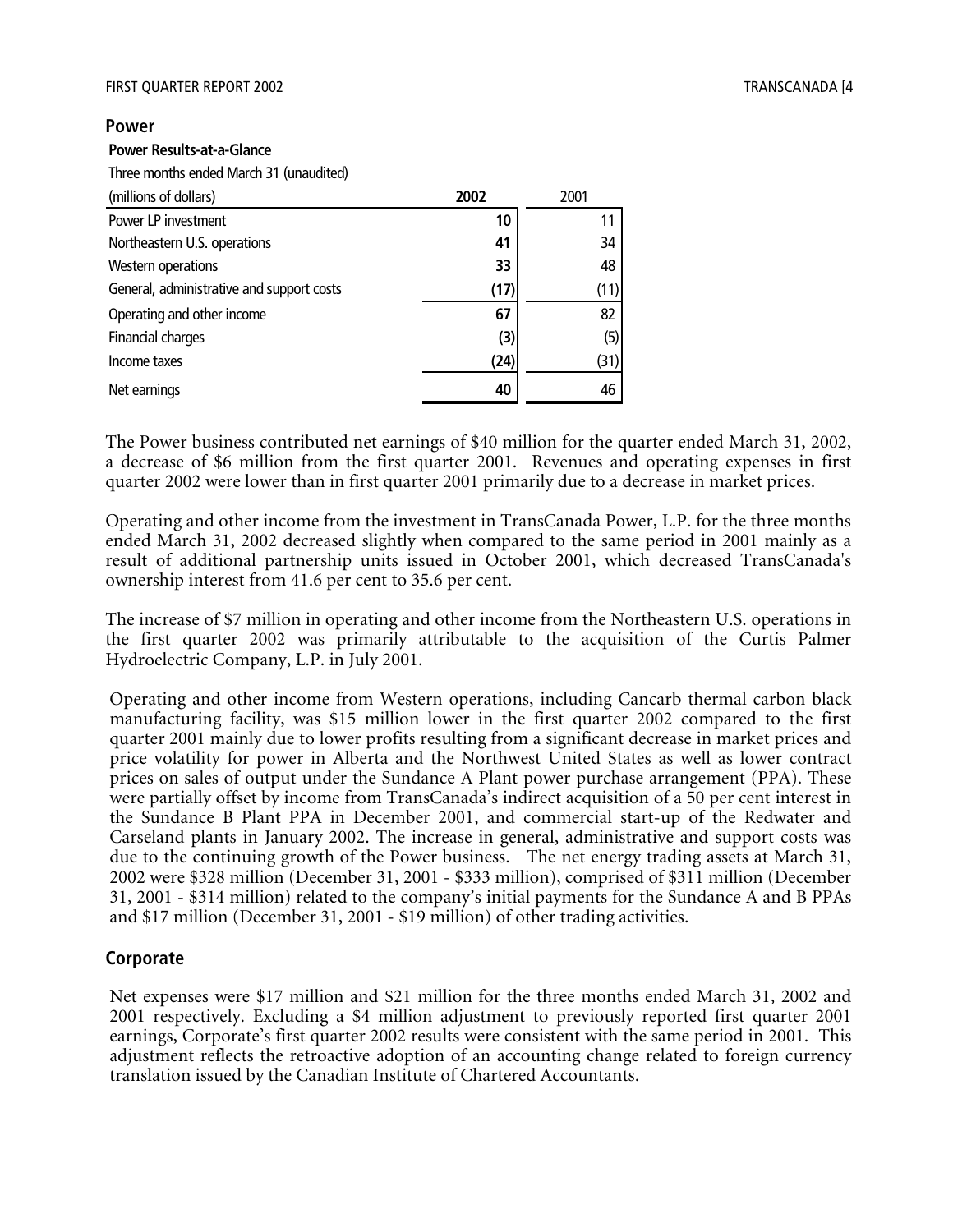#### **Discontinued Operations**

The Board of Directors approved a plan in July 2001 to dispose of the company's Gas Marketing business. The company's exit from Gas Marketing was substantially completed by December 31, 2001. As described in Management's Discussion and Analysis in TransCanada's 2001 Annual Report, the company remains contingently liable pursuant to obligations under certain energy trading contracts that relate to the divested Gas Marketing business. At March 31, 2002, TransCanada reviewed the provision for loss on discontinued operations, including the approximately \$100 million of deferred gains and remaining obligations related to the Gas Marketing business, and concluded the provision and continued deferral of the gains were appropriate. As a result, there was no earnings impact related to discontinued operations in the first quarter of 2002.

#### **Liquidity and Capital Resources**

#### **Funds Generated from Operations**

Funds generated from continuing operations for the first quarter 2002 increased by \$38 million in comparison to the first quarter 2001.

TransCanada's ability to generate adequate amounts of cash and cash equivalents in the short term and the long term when needed, and to maintain capacity to provide for planned growth remains unchanged since December 31, 2001.

#### **Investing Activities**

Capital expenditures in the first quarter 2002 totalled \$117 million (2001 - \$148 million) and related primarily to maintenance and capacity capital in the Transmission business and construction of new power plants in Alberta.

#### **Financing Activities**

TransCanada used a portion of its cash resources to fund debt maturities of \$92 million and reduce notes payable by \$171 million in the first quarter 2002.

#### Dividends

On April 26, 2002, TransCanada's Board of Directors declared a quarterly dividend of \$0.25 per share for the quarter ended June 30, 2002 on the outstanding common shares. This is the  $154<sup>th</sup>$ consecutive quarterly dividend paid by TransCanada on its common shares, and is payable on July 31, 2002 to shareholders of record at the close of business on June 28, 2002. The Board also declared regular dividends on TransCanada's preferred shares.

#### **Discontinued Operations**

Net cash provided by discontinued operating activities was \$58 million for the three months ended March 31, 2002 compared with net cash used in discontinued operating activities of \$354 million for the same period in 2001. The net cash used in first quarter 2001 was primarily in the Gas Marketing business and included the return in 2001 of margin cash received in 2000, the settlement of natural gas trading losses and other working capital adjustments.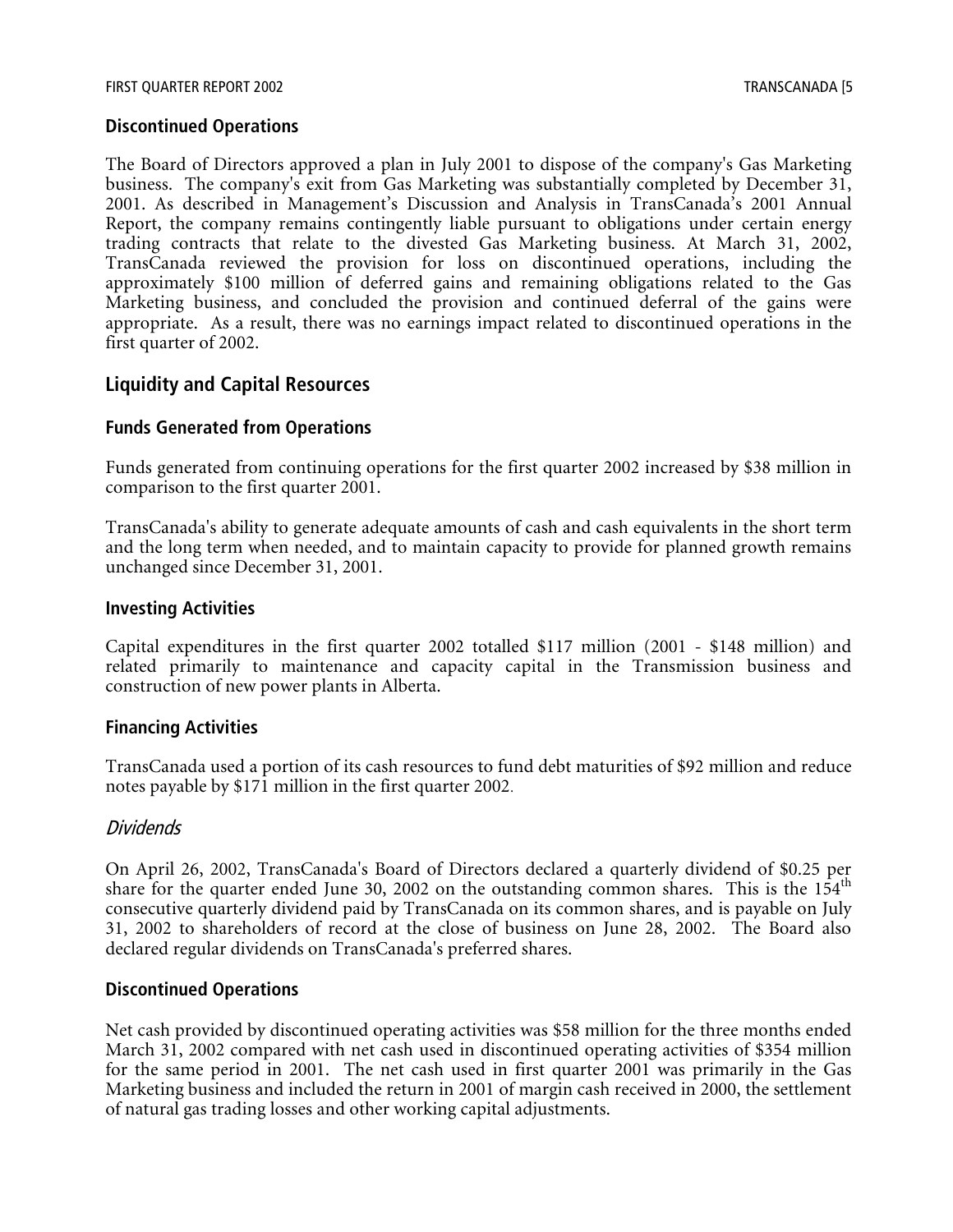There were no discontinued operations' dispositions in first quarter 2002 compared to dispositions of \$697 million in first quarter 2001.

#### **Risk Management**

TransCanada's market and credit risks remain substantially unchanged since December 31, 2001. The company has retained certain exposures as a result of the divestiture of the Gas Marketing business. See explanation in Results of Operations - Discontinued Operations. For further information on risks, refer to Management's Discussion and Analysis in TransCanada's 2001 Annual Report.

TransCanada manages market and credit risk exposures in accordance with corporate risk policies and position limits. The policies and limits are designed to mitigate the risk of significant loss. The company's primary market risks result from volatility in commodity prices and interest and foreign currency exchange rates. TransCanada manages the impact of market and credit risk exposure on earnings as well as the impact on the values of assets and liabilities.

#### **Critical Accounting Policy**

TransCanada's critical accounting policy is the use of regulatory accounting for its regulated operations which remains unchanged since December 31, 2001. For further information on this critical accounting policy, refer to Management's Discussion and Analysis in TransCanada's 2001 Annual Report.

#### **Outlook**

The outlook for the company's segments remains relatively unchanged since December 31, 2001. For further information on outlook, refer to Management's Discussion and Analysis in TransCanada's 2001 Annual Report.

The company's increase in earnings and cash flow combined with a strong balance sheet at March 31, 2002 provides the financial flexibility for TransCanada to be able to make disciplined investments in its core businesses of Transmission and Power.

#### **Other Recent Developments**

#### **Transmission**

Wholly-Owned Pipelines

#### Canadian Mainline

In November 2001, the NEB approved TransCanada's 2001 and 2002 Tolls and Tariff Application on its Canadian Mainline system. The settlement resolved all issues other than cost of capital. The NEB also decided that interim tolls would remain in place until a final decision is made on TransCanada's Fair Return Application concerning cost of capital to be included in the Canadian Mainline tolls for 2001 and 2002. The Fair Return hearing proceedings concluded April 4, 2002 in Calgary. The NEB's decision is expected in mid-2002. The company is seeking approval of an aftertax weighted average cost of capital (ATWACC) of 7.5 per cent effective January 1, 2001. This compares to an ATWACC of 5.84 per cent based on the 2001 return on equity under the present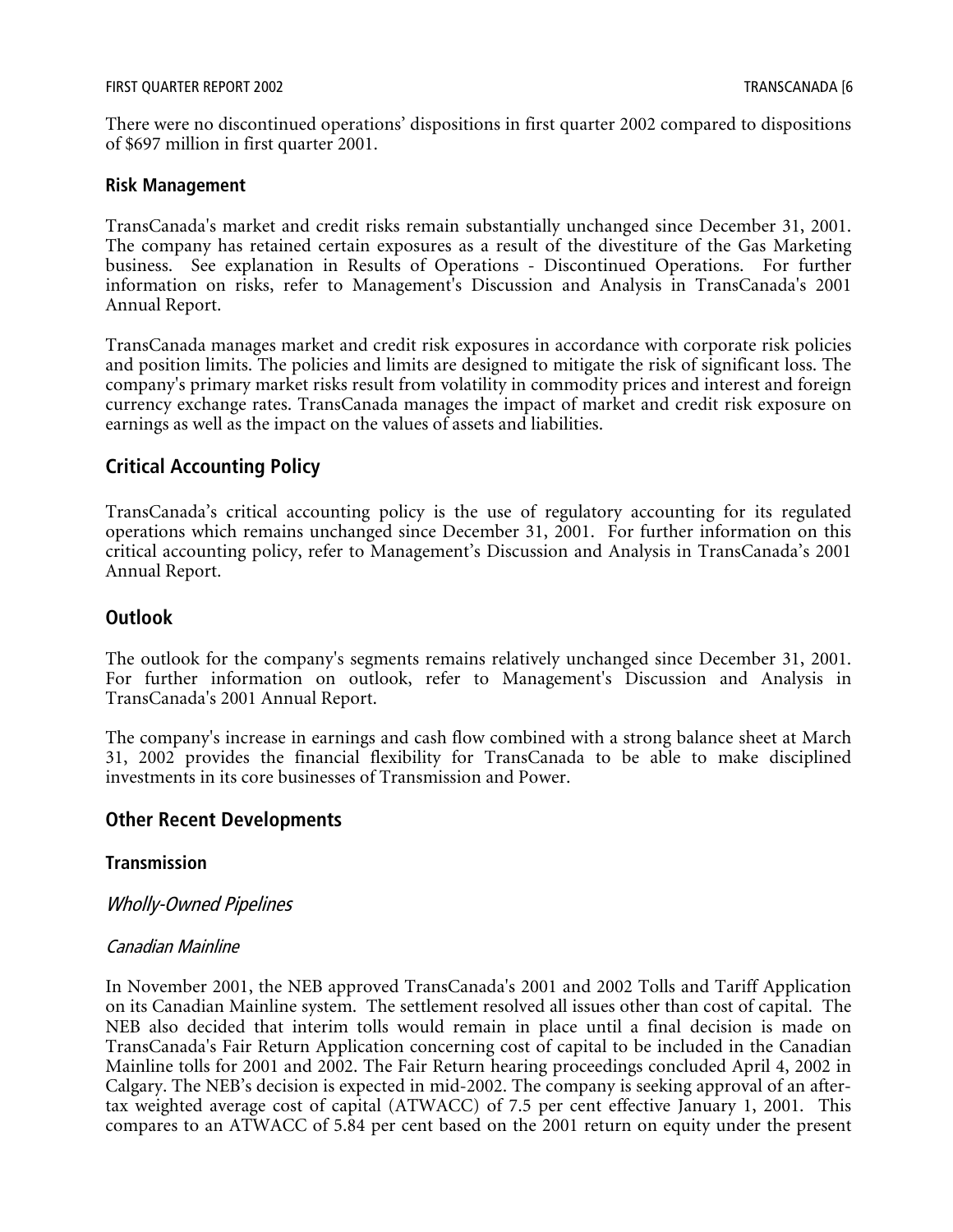#### FIRST QUARTER REPORT 2002 TRANSCANADA [7

NEB formula. Any adjustments to the interim tolls will be recorded in accordance with the NEB decision in the Fair Return Application proceedings.

On April 14, 2002, a line break occurred near Brookdale, Manitoba, on TransCanada's Canadian Mainline system. Firm service to customers was not interrupted, while interruptible service was curtailed minimally for one gas day. TransCanada has begun repairs to the pipeline and is continuing its investigation into the possible cause of the line break. The incident is not expected to have an impact on the company's net earnings.

#### North American Pipeline Ventures

#### Northern Development

TransCanada continues to pursue opportunities to connect natural gas from Northern Canada and Alaska into its existing pipeline system. The company is in discussions with producers, governments and other pipeline companies to develop options for moving northern gas to key markets across Canada and in the northern United States.

#### **Power**

In December 2001, through a partnership with AltaGas Services Inc., TransCanada effectively acquired 50 per cent of the remaining rights and obligations of the 706 megawatt (MW) Sundance B PPA for \$110 million. The acquisition, which will provide the company annually with 353 MW of supply for the next 19 years, began contributing incremental earnings commencing January 1, 2002. TransCanada has sold all of its Sundance B power supply in 2002 on a profitable basis, and is securing additional long-term sales contracts for power supply beyond 2002.

Upon commencing commercial operation in January 2002, TransCanada's 80 MW Carseland and 40 MW Redwater power plants began contributing incremental earnings in first quarter 2002. Both Alberta natural gas-fired cogeneration power plants were completed on schedule and within approved spending limits.

#### **Forward-Looking Information**

Certain information in this quarterly report is forward-looking and is subject to important risks and uncertainties. The results or events predicted in this information may differ from actual results or events. Factors which could cause actual results or events to differ materially from current expectations include, among other things, the ability of TransCanada to successfully implement its strategic initiatives and whether such strategic initiatives will yield the expected benefits, the availability and price of energy commodities, regulatory decisions, competitive factors in the pipeline and power industry sectors, and the prevailing economic conditions in North America. For additional information on these and other factors, see the reports filed by TransCanada with Canadian securities regulators and with the United States Securities and Exchange Commission. TransCanada disclaims any intention or obligation to update or revise any forward-looking statements, whether as a result of new information, future events or otherwise.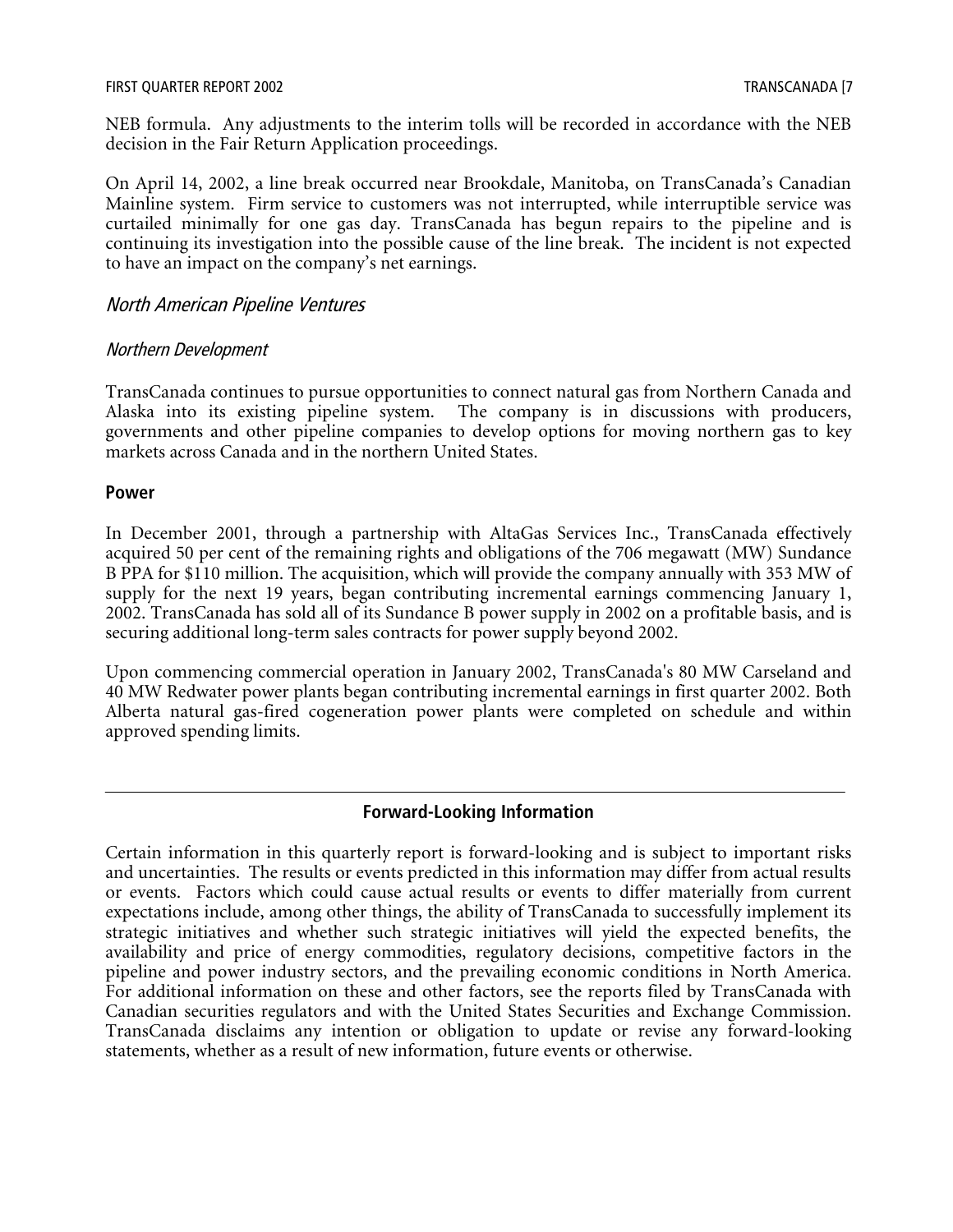#### **Consolidated Income**

#### Three months ended March 31 (unaudited)

| (millions of dollars except per share amounts)   | 2002             | 2001             |
|--------------------------------------------------|------------------|------------------|
| <b>Revenues</b>                                  | 1,244            | 1,356            |
|                                                  |                  |                  |
| <b>Expenses</b>                                  |                  |                  |
| Operating expenses                               | 486              | 619              |
| Depreciation                                     | 207<br>693       | 194<br>813       |
| <b>Operating Income</b>                          | $\overline{551}$ | $\overline{543}$ |
| <b>Other Expenses/(Income)</b>                   |                  |                  |
| Financial charges                                | 221              | 233              |
| Financial charges of joint ventures              | 23               | 26               |
| Allowance for funds used during construction     | (2)              | (2)              |
| Interest and other income                        | (19)             | (27)             |
|                                                  | 223              | 230              |
|                                                  |                  |                  |
| <b>Income from Continuing Operations</b>         |                  |                  |
| before Income Taxes                              | 328              | 313              |
| <b>Income Taxes - Current and Future</b>         | 128              | 126              |
| <b>Net Income from Continuing Operations</b>     | 200              | 187              |
| <b>Net Loss from Discontinued Operations</b>     |                  | (8)              |
| Net Income                                       | 200              | 179              |
| <b>Preferred Securities Charges</b>              | 9                | 12               |
| <b>Preferred Share Dividends</b>                 | 5                | 5                |
| <b>Net Income Applicable to Common Shares</b>    | 186              | 162              |
|                                                  |                  |                  |
| Net Income/(Loss) Applicable to Common Shares    |                  |                  |
| Continuing operations                            | 186              | 170              |
| Discontinued operations                          |                  | (8)              |
|                                                  | 186              | 162              |
| Net Income/(Loss) Per Share - Basic and Diluted  |                  |                  |
|                                                  | \$0.39           | \$0.36           |
| Continuing operations<br>Discontinued operations |                  |                  |
|                                                  |                  | (0.02)           |
|                                                  | \$0.39           | \$0.34           |
| <b>Average Shares Outstanding (millions)</b>     | 477.0            | 475.1            |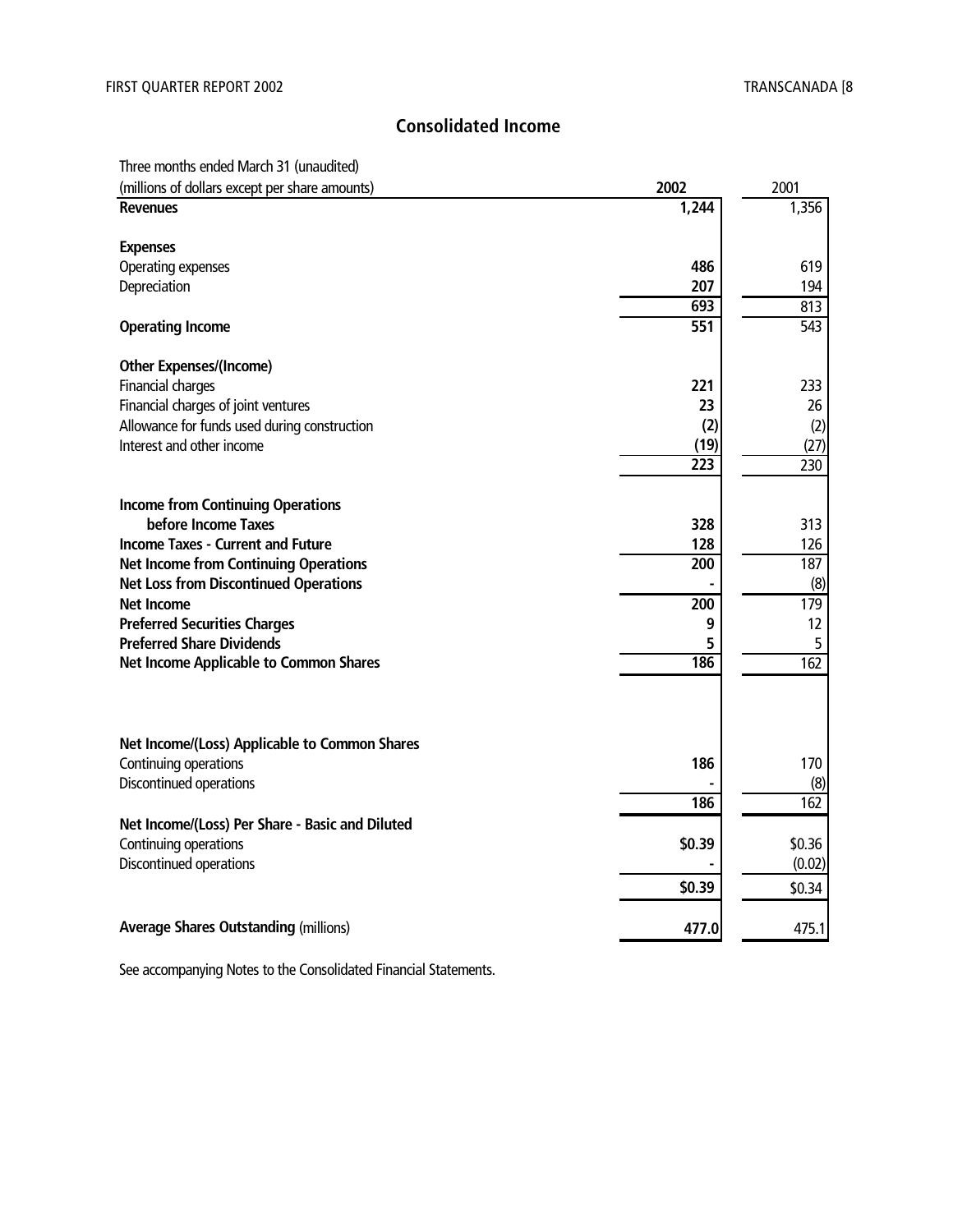#### **Consolidated Cash Flows**

Three months ended March 31 (unaudited)

| (millions of dollars)                                            | 2002  | 2001  |
|------------------------------------------------------------------|-------|-------|
|                                                                  |       |       |
| <b>Cash Generated From Operations</b>                            | 200   | 187   |
| Net income from continuing operations                            | 207   |       |
| Depreciation                                                     |       | 194   |
| Change in net energy trading assets                              | 5     | 12    |
| Future income taxes                                              | 53    | 30    |
| Other                                                            | (14)  | (10)  |
| Funds generated from continuing operations                       | 451   | 413   |
| Increase in operating working capital                            | (54)  | (48)  |
| Net cash provided by continuing operating activities             | 397   | 365   |
| Net cash provided by/(used in) discontinued operating activities | 58    | (354) |
|                                                                  | 455   | 11    |
| <b>Investing Activities</b>                                      |       |       |
| Capital expenditures                                             | (117) | (148) |
| Disposition of assets                                            |       | 697   |
| Deferred amounts and other                                       | 21    | (20)  |
| Net cash (used in)/provided by investing activities              | (96)  | 529   |
|                                                                  |       |       |
| <b>Financing Activities</b>                                      |       |       |
| Dividends and preferred securities charges                       | (127) | (114) |
| Notes payable repaid, net                                        | (171) | (2)   |
| Reduction of long-term debt                                      | (92)  | (147) |
| Non-recourse debt of joint ventures issued                       | 1     | 5     |
| Reduction of non-recourse debt of joint ventures                 | (13)  | (10)  |
| Common shares issued                                             | 15    | 8     |
| Net cash used in financing activities                            | (387) | (260) |
| (Decrease)/Increase in Cash and Short-Term Investments           | (28)  | 280   |
| <b>Cash and Short-Term Investments</b>                           |       |       |
| Beginning of period                                              | 299   | 509   |
| <b>Cash and Short-Term Investments</b>                           |       |       |
| End of period                                                    | 271   | 789   |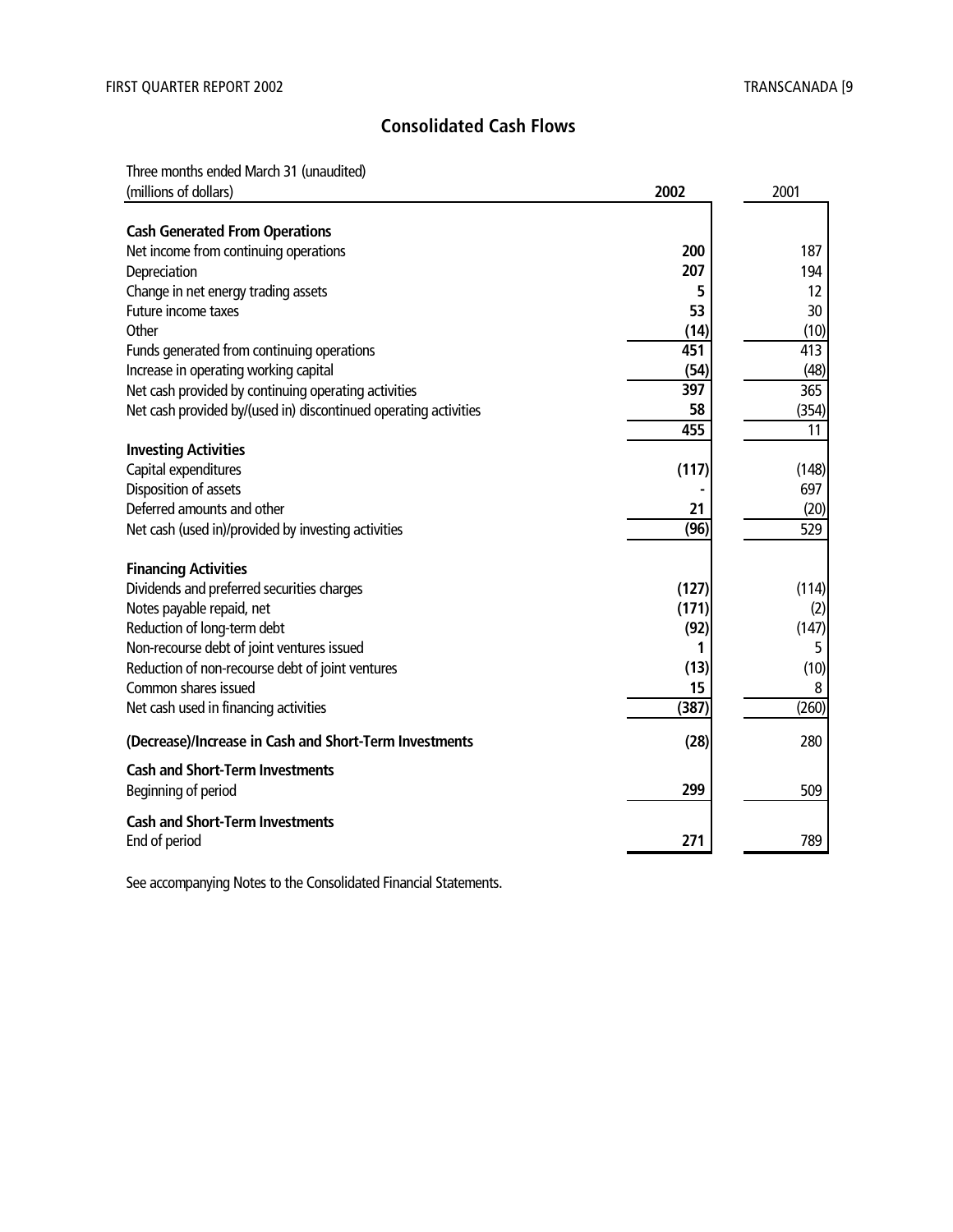#### **Consolidated Balance Sheet**

|                                                        | March 31, 2002 | December 31, |
|--------------------------------------------------------|----------------|--------------|
| (millions of dollars)                                  | (unaudited)    | 2001         |
| <b>ASSETS</b>                                          |                |              |
| <b>Current Assets</b>                                  |                |              |
| Cash and short-term investments                        | 271            | 299          |
| Accounts receivable                                    | 585            | 655          |
| Inventories                                            | 185            | 177          |
| Other                                                  | 40             | 43           |
| Energy trading assets                                  | 165            | 152          |
|                                                        | 1,246          | 1,326        |
| <b>Energy Trading Assets</b>                           | 353            | 365          |
| <b>Long-Term Investments</b>                           | 273            | 268          |
| <b>Plant, Property and Equipment</b>                   | 17,768         | 17,863       |
| <b>Other Assets</b>                                    | 337            | 335          |
|                                                        | 19,977         | 20,157       |
| <b>LIABILITIES AND SHAREHOLDERS' EQUITY</b>            |                |              |
| <b>Current Liabilities</b>                             |                |              |
| Notes payable                                          | 172            | 343          |
| Accounts payable                                       | 701            | 786          |
| <b>Accrued interest</b>                                | 273            | 233          |
| Current portion of long-term debt                      | 398            | 483          |
| Current portion of non-recourse debt of joint ventures | 45             | 44           |
| Provision for loss on discontinued operations          | 248            | 264          |
| Energy trading liabilities                             | 89             | 72           |
|                                                        | 1,926          | 2,225        |
| <b>Energy Trading Liabilities</b>                      | 101            | 112          |
| <b>Deferred Amounts</b>                                | 404            | 393          |
| <b>Long-Term Debt</b>                                  | 9,338          | 9,347        |
| <b>Future Income Taxes</b>                             | 96             | 49           |
| <b>Non-Recourse Debt of Joint Ventures</b>             | 1,284          | 1,295        |
| <b>Junior Subordinated Debentures</b>                  | 237            | 237          |
|                                                        | 13,386         | 13,658       |
| <b>Shareholders' Equity</b>                            |                |              |
| Preferred securities                                   | 675            | 675          |
| Preferred shares                                       | 389            | 389          |
| Common shares                                          | 4,579          | 4,564        |
| Contributed surplus                                    | 263            | 263          |
| Retained earnings                                      | 662            | 595          |
| Foreign exchange adjustment                            | 23             | 13           |
|                                                        | 6,591          | 6,499        |
|                                                        | 19,977         | 20,157       |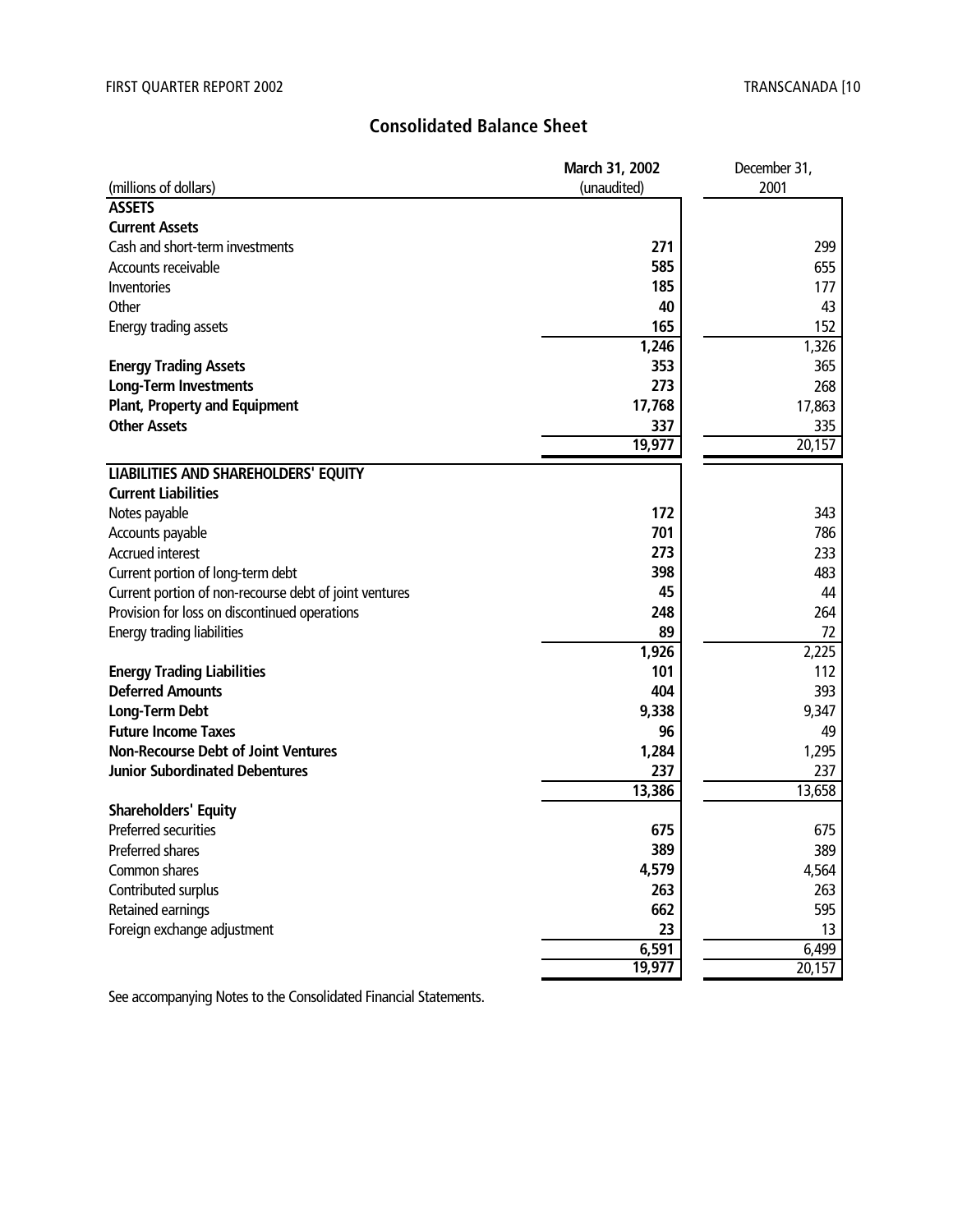#### **Consolidated Retained Earnings**

Three months ended March 31 (unaudited)

| (millions of dollars)          | 2002  | 2001  |
|--------------------------------|-------|-------|
| Balance at beginning of period | 595   | 415   |
| Net income                     | 200   | 179   |
| Preferred securities charges   | (9)   | (12)  |
| Preferred share dividends      | (5)   | (5)   |
| Common share dividends         | (119) | (108) |
|                                | 662   | 469   |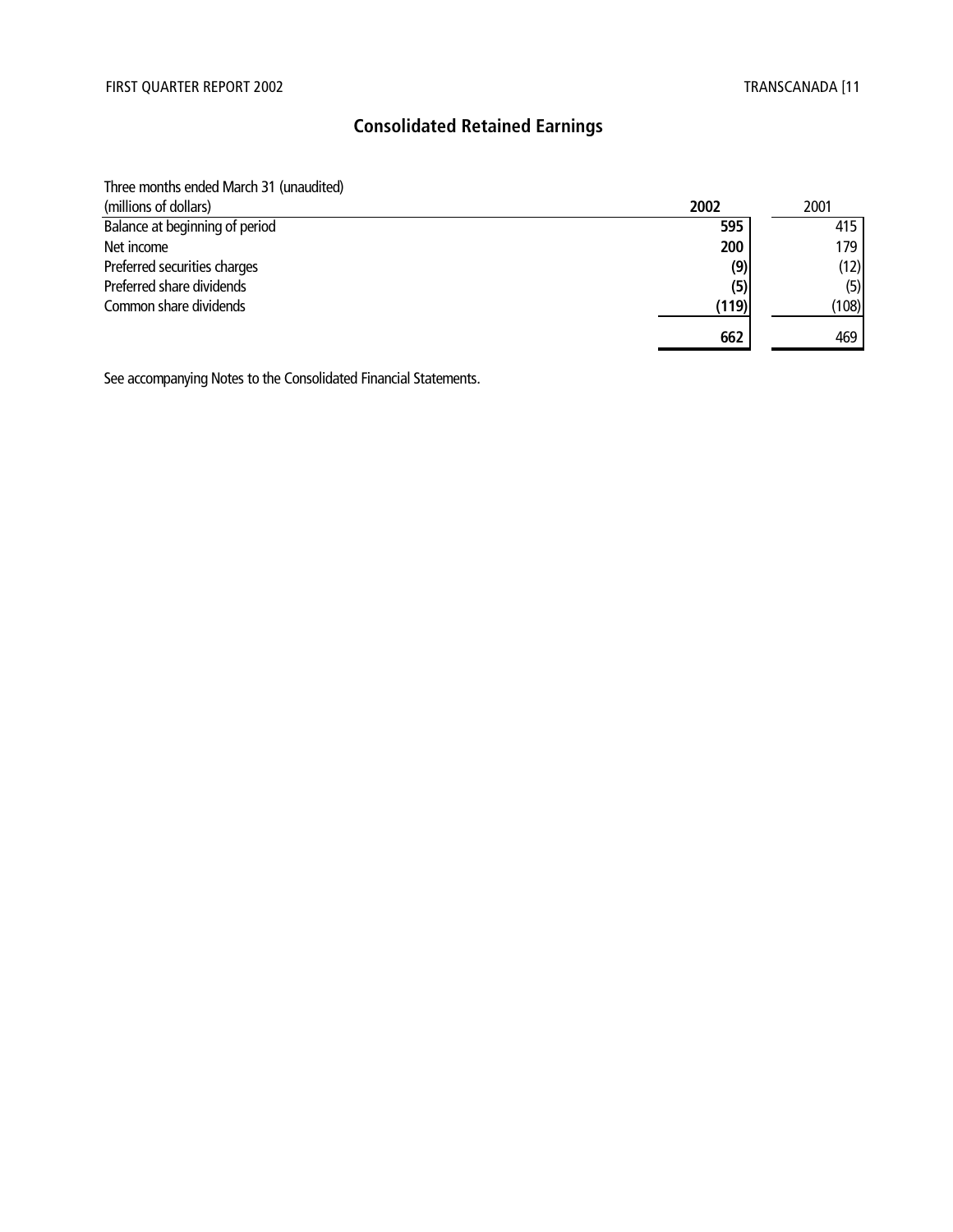#### **Notes to Consolidated Financial Statements (Unaudited)**

#### **1. Significant Accounting Policies**

The consolidated financial statements of TransCanada PipeLines Limited (TransCanada or the company) have been prepared in accordance with Canadian generally accepted accounting principles. The accounting policies applied are consistent with those outlined in the company's annual financial statements for the year ended December 31, 2001 except as stated below. These consolidated financial statements for the three months ended March 31, 2002 do not include all disclosures required in the annual financial statements and should be read in conjunction with the annual financial statements included in TransCanada's 2001 Annual Report. Amounts are stated in Canadian dollars unless otherwise indicated. Certain comparative figures have been reclassified to conform with the current period's presentation.

Since a determination of many assets, liabilities, revenues and expenses is dependent upon future events, the preparation of these consolidated financial statements requires the use of estimates and assumptions which have been made using careful judgement. In November 2001, the National Energy Board (NEB) approved TransCanada's 2001 and 2002 Tolls and Tariff Application for the Canadian Mainline which resolved all issues other than cost of capital. The NEB also determined that interim tolls remain in place until a final decision is made on cost of capital. Any adjustments to the interim tolls will be recorded in accordance with the final NEB decision. In the opinion of Management, these consolidated financial statements have been properly prepared within reasonable limits of materiality and within the framework of the company's significant accounting policies.

#### **2. Accounting Changes**

#### Foreign currency translation

Effective January 1, 2002, TransCanada adopted the amendment to the Canadian Institute of Chartered Accountants (CICA) Handbook Section "Foreign Currency Translation". This amendment eliminates the deferral and amortization of unrealized translation gains and losses on foreign currency denominated monetary items that have a fixed or ascertainable life extending beyond the end of the fiscal year following the current reporting period. This accounting change was applied retroactively with restatement of prior periods. The cumulative effect of this accounting change as at January 1, 2001 was an increase of \$1 million in retained earnings. The impact of this change on earnings, which is reflected in the corporate segment, for the year ended December 31, 2001 was an increase of \$5 million. The impact of this change on earnings for the first quarter 2002 was nil (first quarter 2001 - \$(4) million; second quarter 2001 - \$9 million; third and fourth quarter 2001 – nil).

#### Stock-Based Compensation

Effective January 1, 2002, TransCanada adopted the new standard of the CICA Handbook Section "Stock-Based Compensation and Other Stock-Based Payments". This section establishes standards for the recognition, measurement and disclosure of stock-based compensation and other stock-based payments made in exchange for goods and services. It applies to transactions in which an enterprise grants shares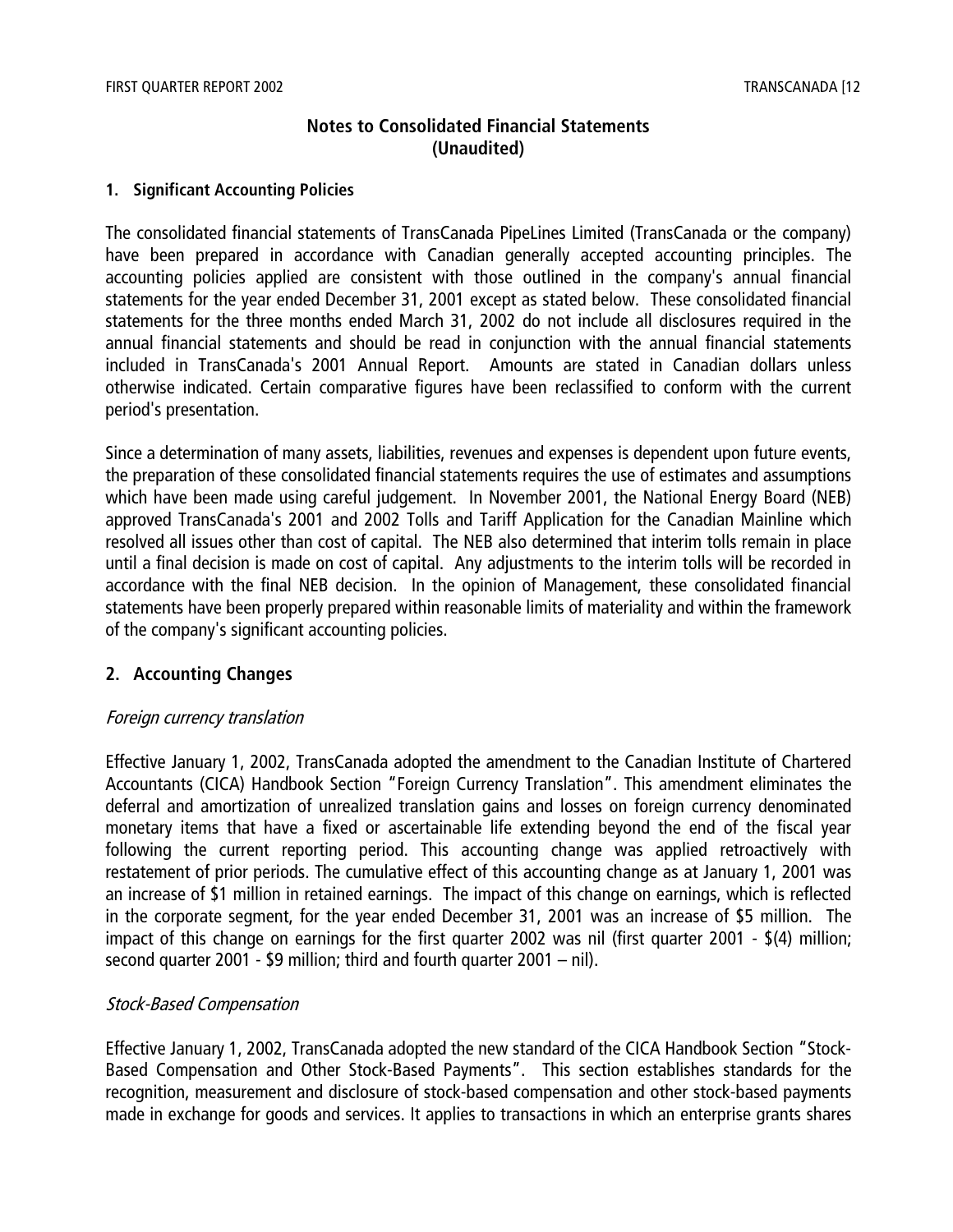of common stock, stock options, or other equity instruments, or incurs liabilities based on the price of common stock or other equity instruments. This section is consistent in most respects with Statement of Financial Accounting Standard No. 123 which was adopted by the company for U.S. GAAP purposes prior to 2002. This new standard has been applied prospectively for Canadian GAAP purposes.

On February 25, 2002, the company issued 1,946,300 options to purchase common shares at \$21.43 under the company's Key Employee Stock Incentive Plan. Generally, 25 per cent of the common shares subject to an option may be purchased on the award date and 25 per cent on each of the three following award date anniversaries.

TransCanada uses settlement date accounting to account for employee stock options. For stock options granted after January 1, 2002, the use of the fair value method prescribed under the new standard would have resulted in net income applicable to common shares of \$184 million and net income per share of \$0.38 for the three months ended March 31, 2002. The company uses the Black-Scholes model for this calculation.

#### **3. Segmented Information**

|                                        | <b>Transmission</b> |       | <b>Power</b> |                | Corporate |              | <b>Total</b> |       |
|----------------------------------------|---------------------|-------|--------------|----------------|-----------|--------------|--------------|-------|
| Three months ended March 31            |                     |       |              |                |           |              |              |       |
| (unaudited - millions of dollars)      | 2002                | 2001  | 2002         | 2001           | 2002      | 2001         | 2002         | 2001  |
| Revenues                               | 941                 | 966   | 303          | 390            |           |              | 1,244        | 1,356 |
| Operating expenses                     | (260)               | (309) | (224)        | (303)          | (2)       | (7)          | (486)        | (619) |
| Depreciation                           | (192)               | (186) | (15)         | (7)            |           | (1)          | (207)        | (194) |
| Operating income/(loss)                | 489                 | 471   | 64           | 80             | (2)       | (8)          | 551          | 543   |
| Financial and preferred equity charges | (206)               | (216) | (3)          | (4)            | (26)      | (30)         | (235)        | (250) |
| Financial charges of joint ventures    | (23)                | (25)  |              | (1)            |           |              | (23)         | (26)  |
| Other income                           | 16                  | 14    | 3            |                | 2         | 13           | 21           | 29    |
| Income taxes                           | (113)               | (99)  | (24)         | (31)           | 9         | 4            | (128)        | (126) |
| Continuing operations                  | 163                 | 145   | 40           | 46             | (17)      | (21)         | 186          | 170   |
| Discontinued operations                |                     |       |              |                |           |              |              | (8)   |
| Net Income Applicable to               |                     |       |              |                |           |              |              |       |
| <b>Common Shares</b>                   |                     |       |              |                |           |              | 186          | 162   |
| <b>Total Assets</b>                    |                     |       |              | March 31, 2002 |           | December 31, |              |       |

| (millions of dollars)          | (unaudited) | 2001   |
|--------------------------------|-------------|--------|
| Transmission                   | 17,159      | 17,269 |
| Power                          | 2,112       | 2,083  |
| Corporate                      | 482         | 480    |
| <b>Continuing Operations</b>   | 19,753      | 19,832 |
| <b>Discontinued Operations</b> | 224         | 325    |
|                                | 19,977      | 20,157 |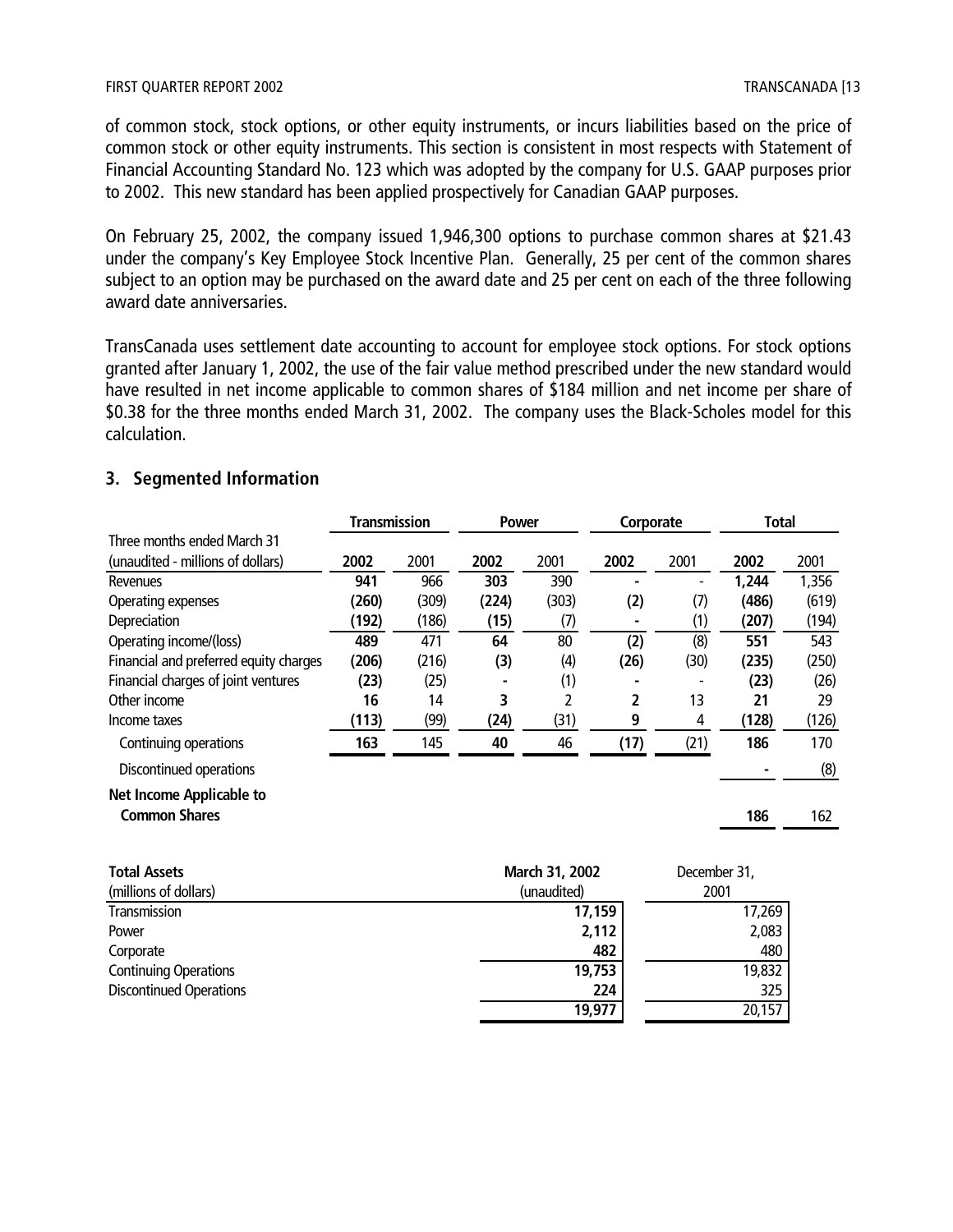#### **4. Discontinued Operations**

In July 2001, the Board of Directors approved a plan to dispose of the company's Gas Marketing business. The Gas Marketing business provided supply, transportation and asset management services, as well as structured financial products and services. In December 1999, the Board of Directors approved a plan (December Plan) to dispose of the company's International, Canadian Midstream and certain other businesses. The company's disposals under both plans were substantially completed at December 31, 2001.

As described in Management's Discussion and Analysis in TransCanada's 2001 Annual Report, the company remains contingently liable pursuant to obligations under certain energy trading contracts that relate to the divested Gas Marketing business. At March 31, 2002, the provision for loss on discontinued operations, including approximately \$100 million of deferred gains and remaining obligations related to the Gas Marketing business, was reviewed and was concluded to be appropriate.

Revenues from discontinued operations for the three months ended March 31, 2002 were \$14 million (2001 - \$6,529 million). The provision for loss on discontinued operations at March 31, 2002 was \$248 million (December 31, 2001 - \$264 million). This was comprised of \$124 million (December 31, 2001 - \$129 million) relating to Gas Marketing and \$124 million (December 31, 2001 - \$135 million) relating to the December Plan.

#### **Other Financial Information on Discontinued Operations**

The following amounts related to discontinued operations are included in the consolidated balance sheet.

| (millions of dollars)                        | March 31, 2002<br>(unaudited) | December 31,<br>2001 |
|----------------------------------------------|-------------------------------|----------------------|
|                                              |                               |                      |
| Accounts receivable                          | 27                            | 104                  |
| Other current assets                         | 4                             |                      |
| Plant, property and equipment                |                               | 14                   |
| Other non-current assets                     | 186                           | 198                  |
| Accounts payable                             | (99)                          | (116)                |
| Other non-current liabilities                | (2)                           | (9)                  |
| <b>Net Assets of Discontinued Operations</b> | 123                           | 200                  |

#### **5. Commitments and Contingencies**

The Canadian Alliance of Pipeline Landowners' Associations and two individual landowners have commenced an action under Ontario's Class Proceedings Act, 1992, against the company and Enbridge Inc. for damages alleged to arise from the creation of a control zone within 30 metres of the pipeline pursuant to section 112 of the National Energy Board Act. The company believes the claim is without merit and will vigorously defend the action. The company has made no provision for any potential liability. A liability, if any, would be dealt with through the regulatory process.